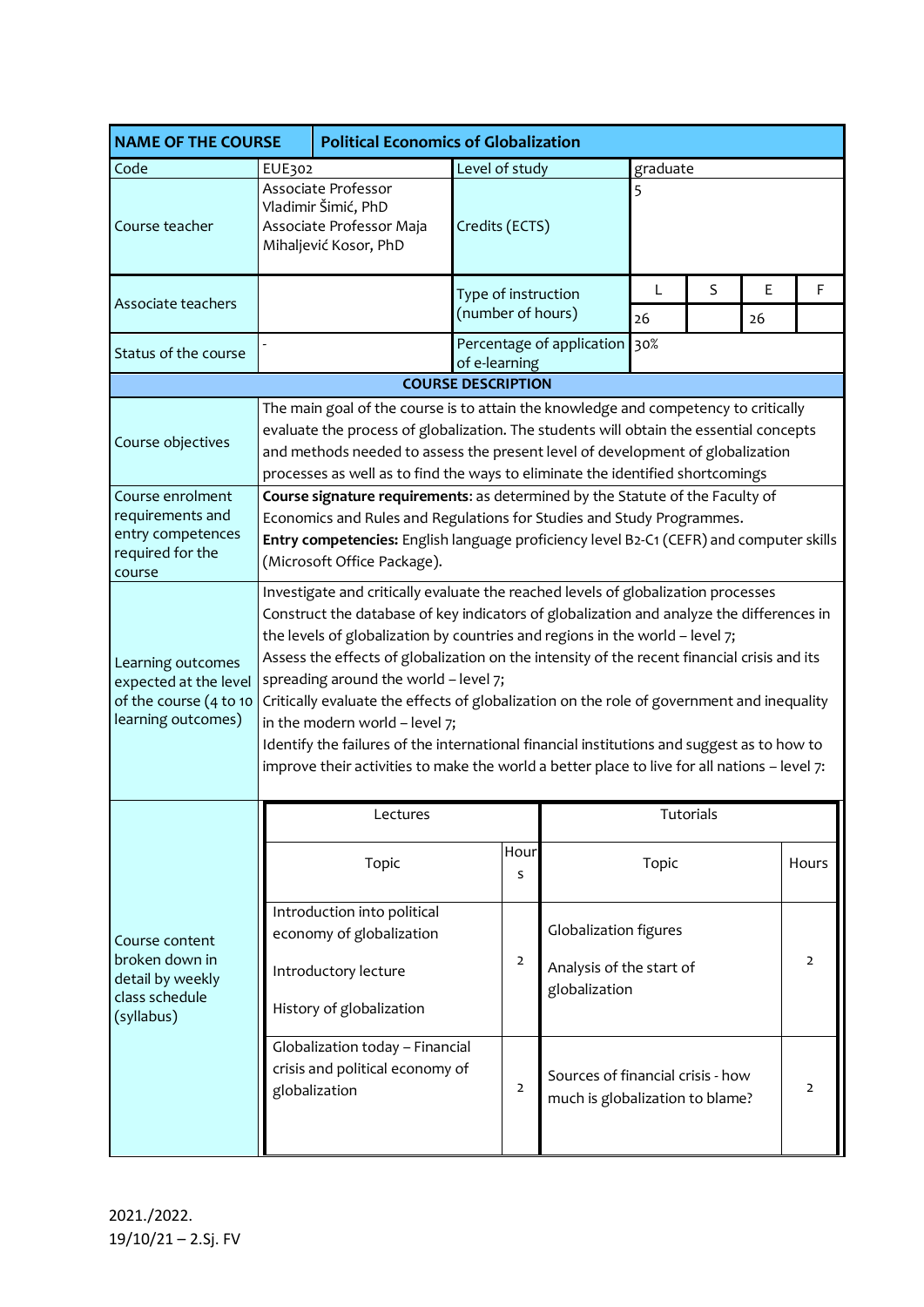|                                                                                                                                                          | The role of state in globalized<br>world                                                                                                                                                                                      |   |                  | $\overline{2}$ |  |                                                                                                         | Examples of how the role of state<br>changed with globalization |     | $\overline{2}$ |
|----------------------------------------------------------------------------------------------------------------------------------------------------------|-------------------------------------------------------------------------------------------------------------------------------------------------------------------------------------------------------------------------------|---|------------------|----------------|--|---------------------------------------------------------------------------------------------------------|-----------------------------------------------------------------|-----|----------------|
|                                                                                                                                                          | Globalization and inequality                                                                                                                                                                                                  |   |                  |                |  |                                                                                                         | Does globalization increase or<br>decrease inequality?          |     |                |
|                                                                                                                                                          | Washington Consensus -<br>development model imposed on<br>developing countries                                                                                                                                                |   |                  |                |  | Failures of Washington Consensus                                                                        |                                                                 |     | $\overline{2}$ |
|                                                                                                                                                          | International institution and<br>globalization                                                                                                                                                                                |   |                  |                |  | The need for reforming<br>international institutions?                                                   |                                                                 |     | 2              |
|                                                                                                                                                          | East Asia and globalization                                                                                                                                                                                                   |   |                  |                |  | Case study                                                                                              |                                                                 |     | $\mathbf{2}$   |
|                                                                                                                                                          | Africa and Latin America and<br>globalization                                                                                                                                                                                 |   |                  |                |  | Case study                                                                                              |                                                                 |     | $\overline{2}$ |
|                                                                                                                                                          | Transition countries and<br>globalization                                                                                                                                                                                     |   |                  | $\overline{2}$ |  | Case study                                                                                              | $\overline{2}$                                                  |     |                |
|                                                                                                                                                          | China and globalization                                                                                                                                                                                                       |   |                  | $\overline{2}$ |  | Case study                                                                                              |                                                                 |     | $\overline{2}$ |
|                                                                                                                                                          | Croatia and globalization<br>processes<br>Global public goods                                                                                                                                                                 |   |                  | $\overline{2}$ |  | Case study                                                                                              |                                                                 |     | $\overline{2}$ |
|                                                                                                                                                          |                                                                                                                                                                                                                               |   |                  | $\overline{2}$ |  | Case study                                                                                              |                                                                 |     | $\mathbf{2}$   |
|                                                                                                                                                          | How to move forward?<br>New political economy paradigm                                                                                                                                                                        |   |                  |                |  | Open questions                                                                                          | Future of globalization processes                               |     | $\overline{2}$ |
| Format of instruction                                                                                                                                    | □ <u>lectures</u><br>$\Box$ seminars and workshops<br>$\square$ exercises<br>$\Box$ on line in entirety<br>$\square$ partial e-learning<br>$\Box$ field work                                                                  |   |                  |                |  | $\Box$ independent assignments<br>$\Box$ multimedia<br>$\Box$ laboratory<br>work with mentor<br>(other) |                                                                 |     |                |
| Student<br>responsibilities                                                                                                                              | The student is obliged to regularly attend the lectures and solve the practical<br>problems/tasks. In order to get the signature (prerequisite for taking the exam) the<br>student has to participate in 50% of the lectures. |   |                  |                |  |                                                                                                         |                                                                 |     |                |
| Screening student<br>work (name the<br>proportion of ECTS<br>credits for each<br>activity so that the<br>total number of ECTS<br>credits is equal to the | Class<br>attendance                                                                                                                                                                                                           | 1 | Research         |                |  |                                                                                                         | Practical training                                              |     |                |
|                                                                                                                                                          | Experimental<br>Report<br>work                                                                                                                                                                                                |   |                  |                |  |                                                                                                         | Class discussion<br>(Other)                                     | 2.5 |                |
|                                                                                                                                                          | <b>Essay</b><br>1,5                                                                                                                                                                                                           |   | Seminar<br>essay |                |  |                                                                                                         | (Other)                                                         |     |                |
|                                                                                                                                                          | Tests                                                                                                                                                                                                                         |   | Oral exam        |                |  |                                                                                                         | (Other)                                                         |     |                |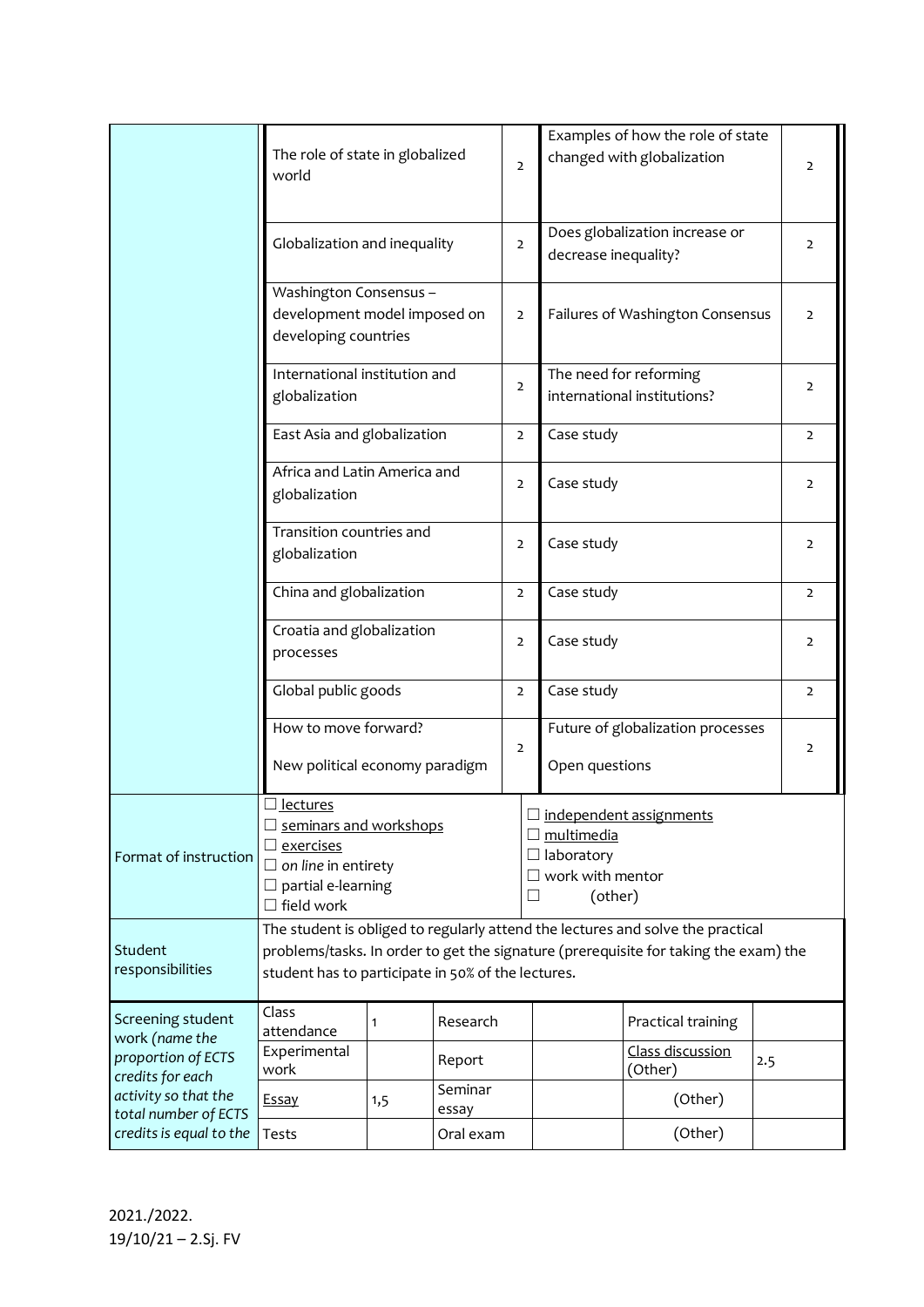| ECTS value of the<br>course)                                                            | Written exam                                                                                                                                                                                                                                                                                                                                                                                                                                                                                                                                                                                                                                                                                                                                                                                                                                                                                                                                                                                                                                                                                                                         | 4            | Project                               |                                    | (Other) |  |  |
|-----------------------------------------------------------------------------------------|--------------------------------------------------------------------------------------------------------------------------------------------------------------------------------------------------------------------------------------------------------------------------------------------------------------------------------------------------------------------------------------------------------------------------------------------------------------------------------------------------------------------------------------------------------------------------------------------------------------------------------------------------------------------------------------------------------------------------------------------------------------------------------------------------------------------------------------------------------------------------------------------------------------------------------------------------------------------------------------------------------------------------------------------------------------------------------------------------------------------------------------|--------------|---------------------------------------|------------------------------------|---------|--|--|
| Grading and<br>evaluating student<br>work in class and at<br>the final exam             | Activity of a student is assessed on weekly basis. The student is expected to explore the<br>literature (chapter from a book and/or articles from academic journals) and prepare<br>himself/herself for oral discussion of the topic to be discussed in that week.<br>Alternatively, the student may be asked to write an essay on the chosen topic. The<br>positively evaluated activities throughout the semester may lead the student to pass the<br>exam before the start of the official exam period (participation in at least 4<br>discussions/essays is a requirement for the course signature). Through these activities<br>the student accumulates points and the final grade is determined as follows: 50-64% -<br>sufficient, 65-79% - good, 80-89% - very good, 90-100% - excellent.<br>The student can also pass taking the exam during the official exam period. The grade is<br>determined as explained above.                                                                                                                                                                                                       |              |                                       |                                    |         |  |  |
| Required literature<br>(available in the<br>library and via other<br>media)             |                                                                                                                                                                                                                                                                                                                                                                                                                                                                                                                                                                                                                                                                                                                                                                                                                                                                                                                                                                                                                                                                                                                                      | <b>Title</b> | Number of<br>copies in the<br>library | Availability via<br>other media    |         |  |  |
|                                                                                         | 1. Frieden, A. J. "Global Capitalism", W.W. Norton &<br>Company, New York, 2006.                                                                                                                                                                                                                                                                                                                                                                                                                                                                                                                                                                                                                                                                                                                                                                                                                                                                                                                                                                                                                                                     |              | 1                                     |                                    |         |  |  |
|                                                                                         | 2. Woods, N. ed. "The Political Economy of<br>Globalization", Macmillan Press LTD, London, 2000.                                                                                                                                                                                                                                                                                                                                                                                                                                                                                                                                                                                                                                                                                                                                                                                                                                                                                                                                                                                                                                     |              | $\overline{2}$                        |                                    |         |  |  |
|                                                                                         | 3. Articles published in refereed international journals                                                                                                                                                                                                                                                                                                                                                                                                                                                                                                                                                                                                                                                                                                                                                                                                                                                                                                                                                                                                                                                                             |              |                                       | Electronic<br>databases<br>(EBSCO) |         |  |  |
|                                                                                         |                                                                                                                                                                                                                                                                                                                                                                                                                                                                                                                                                                                                                                                                                                                                                                                                                                                                                                                                                                                                                                                                                                                                      |              |                                       |                                    |         |  |  |
|                                                                                         |                                                                                                                                                                                                                                                                                                                                                                                                                                                                                                                                                                                                                                                                                                                                                                                                                                                                                                                                                                                                                                                                                                                                      |              |                                       |                                    |         |  |  |
| Optional literature<br>(at the time of<br>submission of study<br>programme<br>proposal) | 1. Stiglitz, J. E., Globalization and Its Discontents, New York: W.W. Norton, 2002.<br>2. Stiglitz, J. E., Making Globalization Work, W.W. Norton, New York, 2006.<br>3. Hoogvelt, A. "Globalization and the Postcolonial World", , Palgrave, Hampshire, 2001.<br>4. Sachs, J., The End of Poverty, The Penguin Press, New York, 2005.<br>5. Sen, A., Development as Freedom, Oxford University Press, Oxford, New York, 1999.<br>6. Giddens, A., The Third Way - The Renewal of Social Democracy, Blackwell Publishers<br>Inc., Malden USA, 1998.<br>7. Rodrik, D., The Globalization Paradox, Oxford University Press, Oxford, 2011.<br>8. KOF Index of Globalisation<br>9. Data base: Our World in Data<br>10. Ćorić, B., Malešević-Perović, L. and Šimić, V. (2016), Openness and the Strength of<br>Monetary Transmission: International Evidence, Acta Oeconomica, Vol. 66(4), str. 639-<br>659<br>11. Kaurin, B. and Šimić, V. (2017), Globalisation and Growth: Empirical Evidence from CEE<br>countries, Book of Proceedings: 24th International Scientific Conference on Economic and<br>Social Development, str. 274-282. |              |                                       |                                    |         |  |  |
| Quality assurance<br>methods that ensure<br>the acquisition of<br>exit competences      | Registering students' attendance and success in carrying out of their duties (lecturer).<br>Monitoring lectures and practice sessions (Vice Dean for Education).<br>Students' Performance analysis in each course (Vice Dean for Education).                                                                                                                                                                                                                                                                                                                                                                                                                                                                                                                                                                                                                                                                                                                                                                                                                                                                                         |              |                                       |                                    |         |  |  |